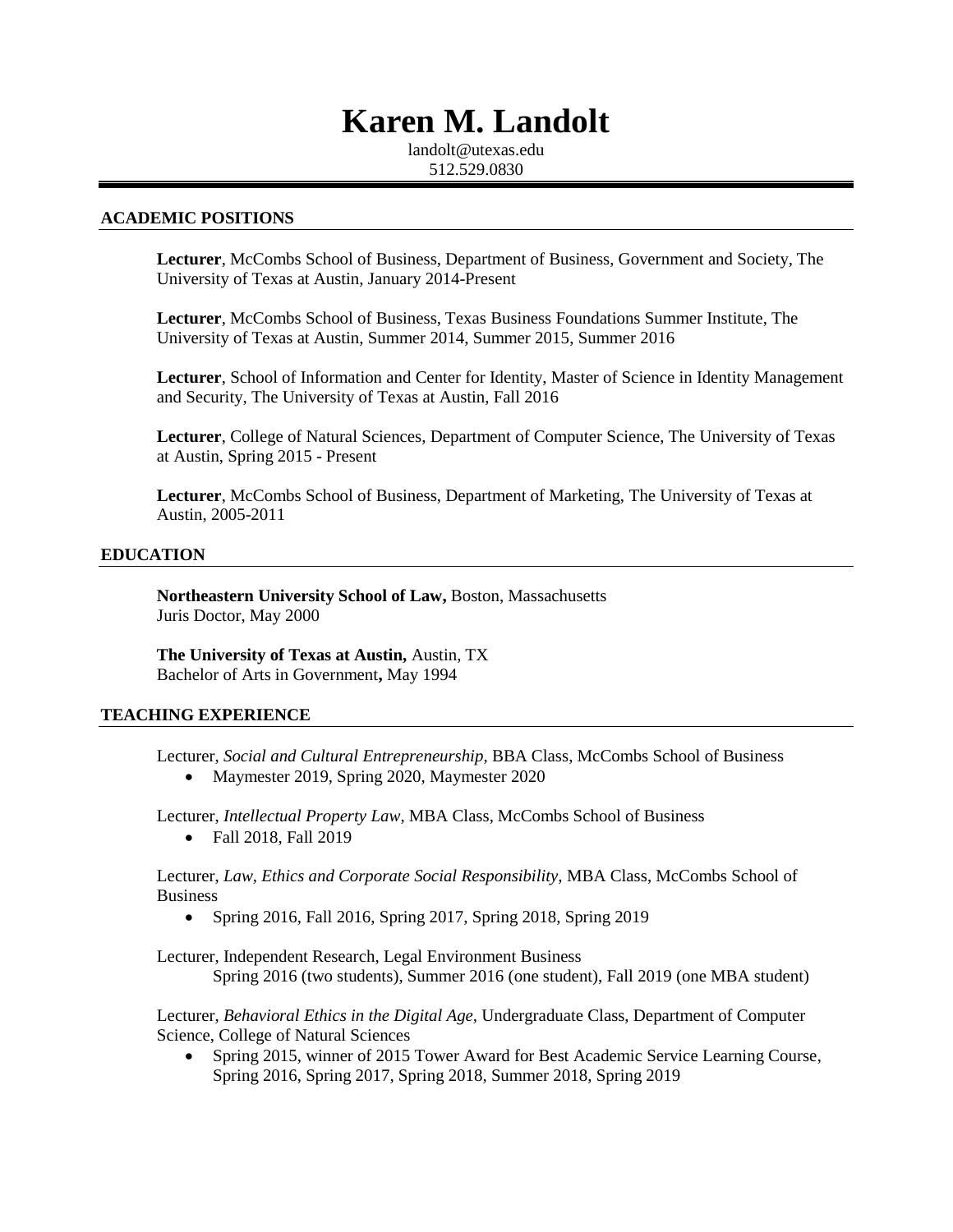Lecturer, *Foundations of Entrepreneurship,* Undergraduate Class, McCombs School of Business

 Summer 2014, Spring 2015, Summer 2015, Fall 2015, Spring 2016, Fall 2016, Spring 2017, Fall 2017, Spring 2018

Lecturer, *Ethics, CSR & Service Learning,* Undergraduate Class, McCombs School of Business

- Spring 2015, Fall 2015, Spring 2016, Fall 2016, Spring 2017, Fall 2017, Spring 2018, Fall 2018, Spring 2019, Fall 2019
- 2018 Tower Award for Best Academic Service Learning Course
- 2016 Tower Award for Outstanding Community Based Learning Professor
- Spring 2017 Class sponsored by Silicon Valley Bank

Lecturer, *Business Law and Ethics,* Undergraduate Class, McCombs School of Business

 Spring 2014, Fall 2014, Spring 2015, Summer 2015, Fall 2015, Summer 2017, Fall 2017, Summer 2018, Fall 2018, Spring 2019

Lecturer, *Business Practices and Governance*, Executive Masters, UT School of Information

• Fall 2016

Lecturer, *Social and Ethical Responsibility of Business,* Undergraduate Class, McCombs School of **Business** 

• Spring 2014, Fall 2014

Lecturer, *Internship in the Sciences (1 credit online course)*, Undergraduate Class, College of Natural Sciences

Two Courses (lower and upper division) Fall 2012, Spring 2013

Lecturer, *Discovering Your Future as a Scientist (1 credit course)*, Undergraduate Class, College of Natural Sciences, Co-taught with Professor Sacha Kopp

 $\bullet$  Fall 2012

Lecturer, *Strategic Career Planning (1 credit course)*, MBA Class, McCombs School of Business

Fall 2007, Fall 2008, Fall 2009, Fall 2010

Lecturer, *Career Planning Strategies: Honors (1 credit course)*, Undergraduate Class, McCombs School of Business

• Fall 2005, Spring 2006, Fall 2006

Teaching Facilitator, *Law, Culture, and Difference*, 1L Class, Northeastern University School of Law. Taught legal concepts, managed first-year student "law office," edited students' work product, acted as client liaison, and graded students' performance

• Winter 1999

# **INVITED LECTURES**

Law 497P Internship: Nonprofit Topic: Understanding Your Strengths Professor: Lucille Wood Spring 2017, Fall 2017, Spring 2018, Fall 2018, Spring 2019, Fall 2019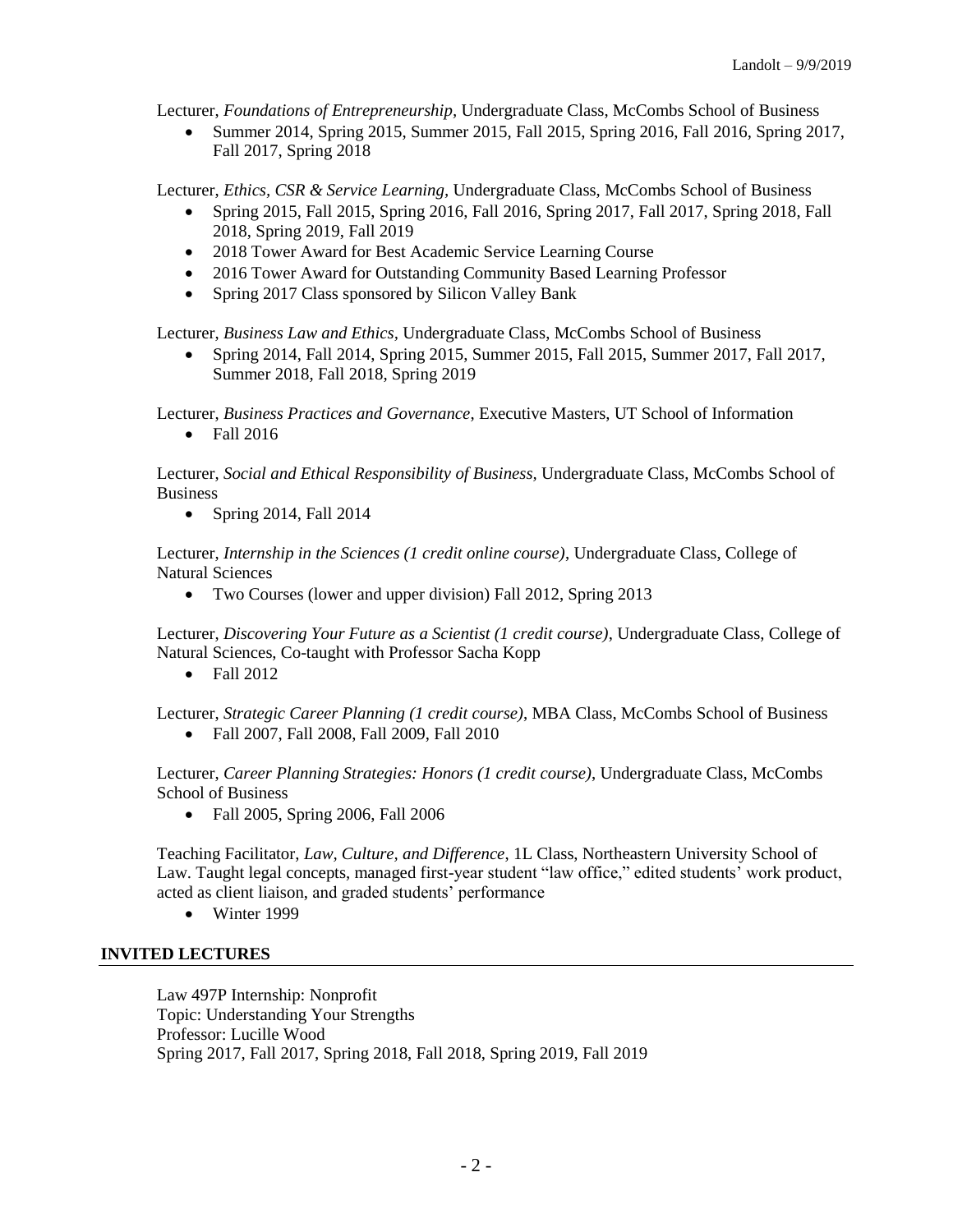University Leadership Network Topic: Personal Brand Professor: Dr. Jennifer Smith Fall 2018

LEB 380 14-Intellectual Property Topic: Trademark Law Professor: John Allison Fall 2017

MAN 336H Organizational Behavior-Honors Topic: Impediments to Ethical Decision-Making Professor: Trent Thurman Fall 2017

MAN 320F Foundations Of Management & Organizational Behavior Topic: Impediments to Ethical Decision-Making Professor: Katie Pritchett Fall 2017, Spring 2018

McCombs Freshman Interest Groups, Multiple Deliveries Guest Lecturer: *Introduction to Behavioral Ethics* FIG Leaders: Bailey Urban, Lauren Brooks, Fall 2016

Internship: Government, The University of Texas at Austin School of Law Topic: Discovering your Strengths Professor: Lucille D. Wood, Fall 2016, Fall 2017, Summer 2018, Fall 2018, Spring 2019

Health Science Honors Seminar, The University of Texas at Austin, College of Natural Sciences Topic: Discovering your Strengths Professor: Terry O'Halloran, Regents' Outstanding Teaching Award winner. October, 2016

University of Texas, McCombs Future Executive Academy (MFEA) Guest Lecturer: *Introduction to Behavioral Ethics*, Summer 2016

School of Information Capstone Class Guest Lecturer: *Career Bootcamp*, 3 hour seminar on professionalism and job search, Spring 2016

MAN 385 Leadership DEVELOPMENT Guest Lecturer*: Improv(e) Your Ethics!* November, 2015 Professor: Deidra Stephens

DDCE, Fall Leadership Seminar (sponsored by Google, Inc) Guest Lecturer: *Creating an Ethical Brand*, Fall 2015, Fall 2016

PostDoc Appreciation Week 2015 *Interviewing and Applying for Non-Academic Jobs*, September 2015 *Career Transformation Workshop*, September 2015 *Developing and Pitching Your Personal Brand*, September 2015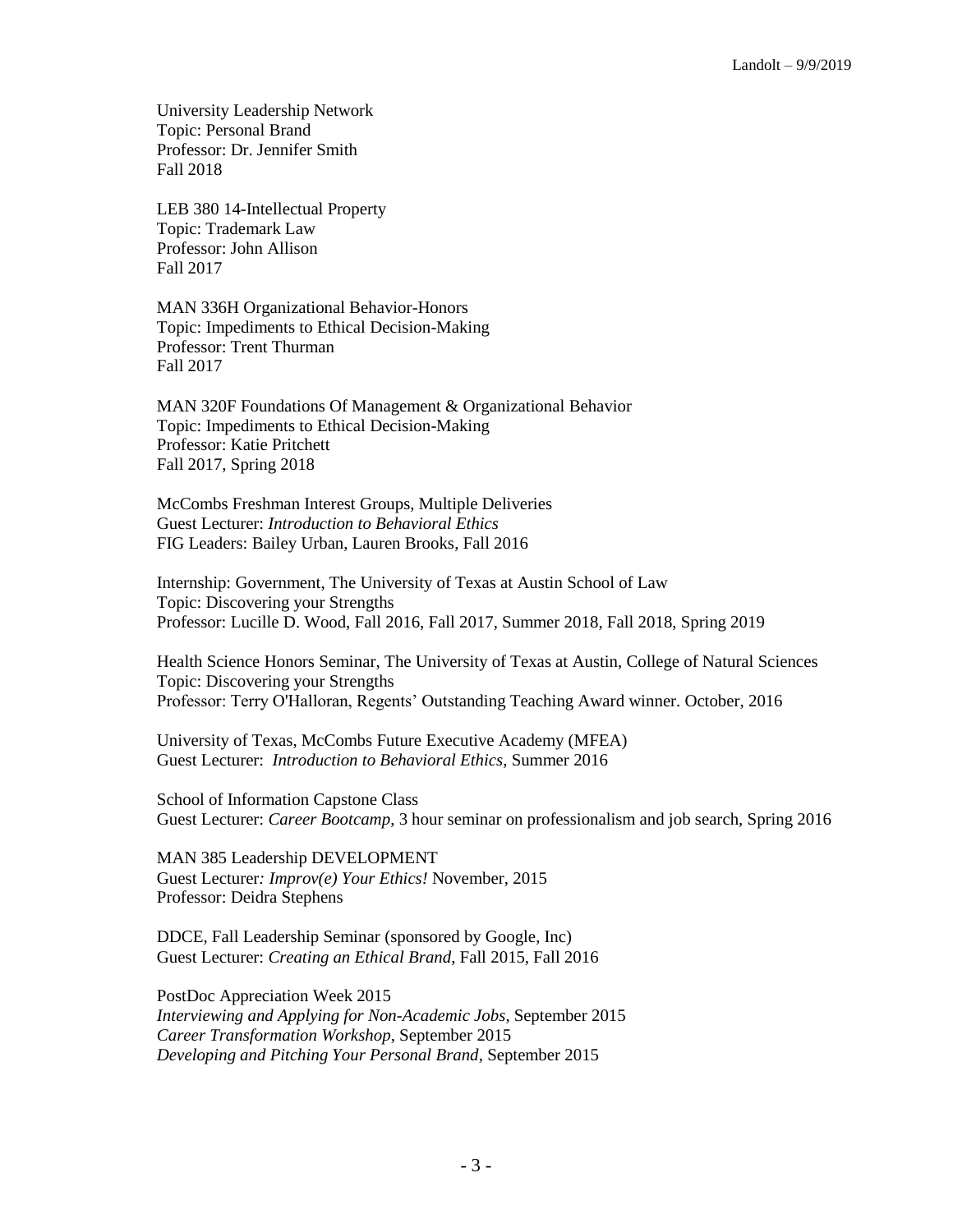University of Texas Honors Colloquium Guest Lecturer: *Introduction to Behavioral Ethics*, Summer 2015

Discover Yourself in Accounting Majors & Careers (DYNAMC) Guest Lecturer: *Introduction to Behavioral Ethics*, Summer 2015, Summer 2016, Summer 2017, Summer 2018

Denius-Sams Gaming Academy, Moody College of Communications post-baccalaureate certificate program. Topic: Ethics and Technology. Spring 2015, Spring 2016 Professor: Warren Spector

Managing Information Organizations. The University of Texas at Austin, School of Information Professor: Diane E. Bailey. Fall 2013, Fall 2014

Critical Thinking for the 21<sup>st</sup> Century. The University of Texas at Austin Signature Course Professor: Jennifer L. Smith. Fall 2013

Health Science Honors Seminar, The University of Texas at Austin, College of Natural Sciences Topic: Networking and Personal Brand Professor: Terry O'Halloran, Regents' Outstanding Teaching Award winner. Fall 2013

NEW Leadership Summer Institute, The University of Texas at Austin, Center for Women's and Gender Studies. Topic: Networking - Making Connections. Professor: Lisa Moore. Summer 2012, Summer 2013, Summer 2014, Summer 2015, Summer 2016, Summer 2017, Summer 2018

Scientists for Tomorrow Seminar. The University of Texas at Austin, College of Natural Sciences. Professor: Sacha Kopp. Fall 2011

Thinking About Thinking in the Disciplines. The University of Texas at Austin Signature Course. Professor: Cassandra Delgado-Reyes, 2013 Regents' Outstanding Teaching Award winner. Fall 2011

Teaching Artists in Schools and Communities. The University of Texas at Austin, Department of Theatre and Dance. Professor: Kathryn Dawson, 2013 Regents' Outstanding Teaching Award winner. Spring 2011

Explore UT, Featured Presentation for McCombs School of Business. Topic: "Copyright or Copywrong?" March 2010

Legal Environment of Business: Business Law. The University of Texas at Austin. Professor: Misti Hill Carter. Spring 2007, Fall 2007, Spring 2008

Legal Environment of Business: Business Law. The University of Texas at Austin. Professor: Jamie R Peterson. Fall 2007

Brand Management. The University of Texas at Austin. Professor Susan M. Broniarczyk. Spring 2007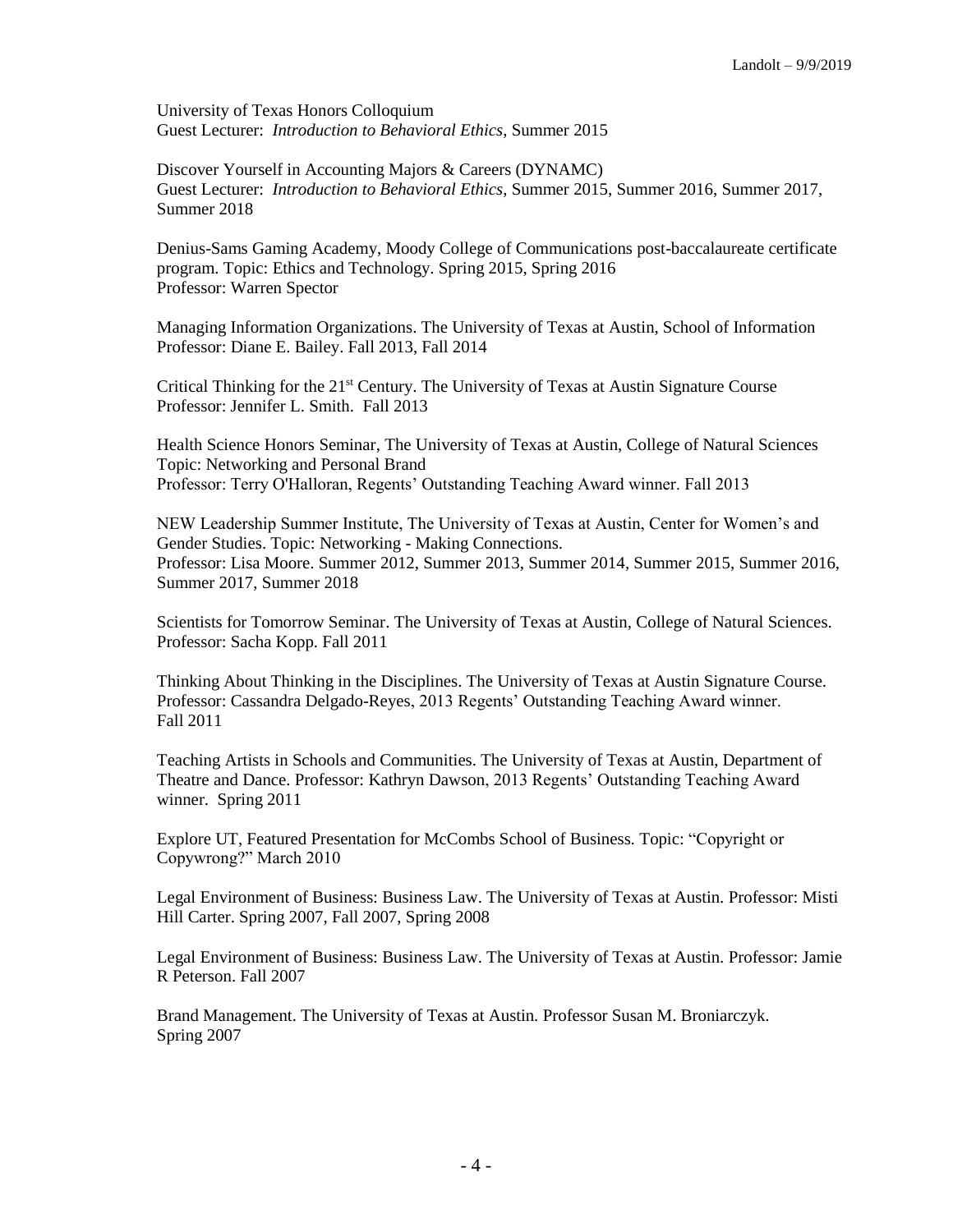# **INVITED ADDRESSES**

# *Fraud Prevention & Ethics Symposium*

Why Good Leaders Make Bad Decisions, San Diego, July 2019

# *Fundamentals of Intellectual Property*

Texas Executive Education four part workshop series for Signature Science, April 2019

# *Conflict is a Gift*

- MBA+ Featured Workshop Presenter, Houston MBA Program, December 2018
- San Antonio Women's Bar Association, May, 2019
- Community Impact Newspaper Leadership Team, July, 2019

### *Monetizing Intellectual Property*

Texas Executive Education workshop for Southwest Research Institute, October 2018

### *Understanding Strengths for Law Students*

workshop for University of Richmond School of Law, First Year Class, October 2018

### *Make Your Brain Smarter*

- Designed and delivered MBA+ webinar, September 2018
- Conducted workshop for Habitat for Humanity Executive Leadership Team, September 2018

### *Team Building Workshop`*

MBA+ Featured Workshop Presenter, Evening MBA Program, August 2018

#### *Center for Women's and Gender Studies 10 Year Anniversary*

Featured Speaker, Building Career Connections November, 2017

#### *Navigating Change Workshop*

- Society of Women Engineers, Southwest Texas chapter, Dell, Inc., November, 2016
- PEFSA Spring Banquet, April 2017
- MBA+ Featured Workshop Presenter, Evening MBA Program, August 2017
- MBA+ Featured Workshop Presenter, Houston MBA Program, November, 2017
- Google Community Leaders program, invited to present at Austin office, May, 2018
- MBA Admissions Event, Houston MBA Program, October, 2019

#### *Career Boot Camp*

Queer Graduate Student Council, November, 2016

#### *Building Your Team Using Strengths*

- SXSW Communication Team Retreat, September, 2019
- MBA+ Featured Workshop Presenter, Houston MBA Program, Dallas MBA Program, Executive MBA Program, Texas Evening MBA Program, August, 2019
- SXSW Film Team Retreat, July 2019
- SXSW Music Team Retreat, August 2019
- University of Texas School of Law, Career Services Team Retreat, December, 2016
- Mexico City MBA Program, First Year Orientation, August, 2016
- University of Texas School of Law, Admissions Team Retreat, July, 2016
- National Association of Law Placement, Board of Directors Retreat, May, 2017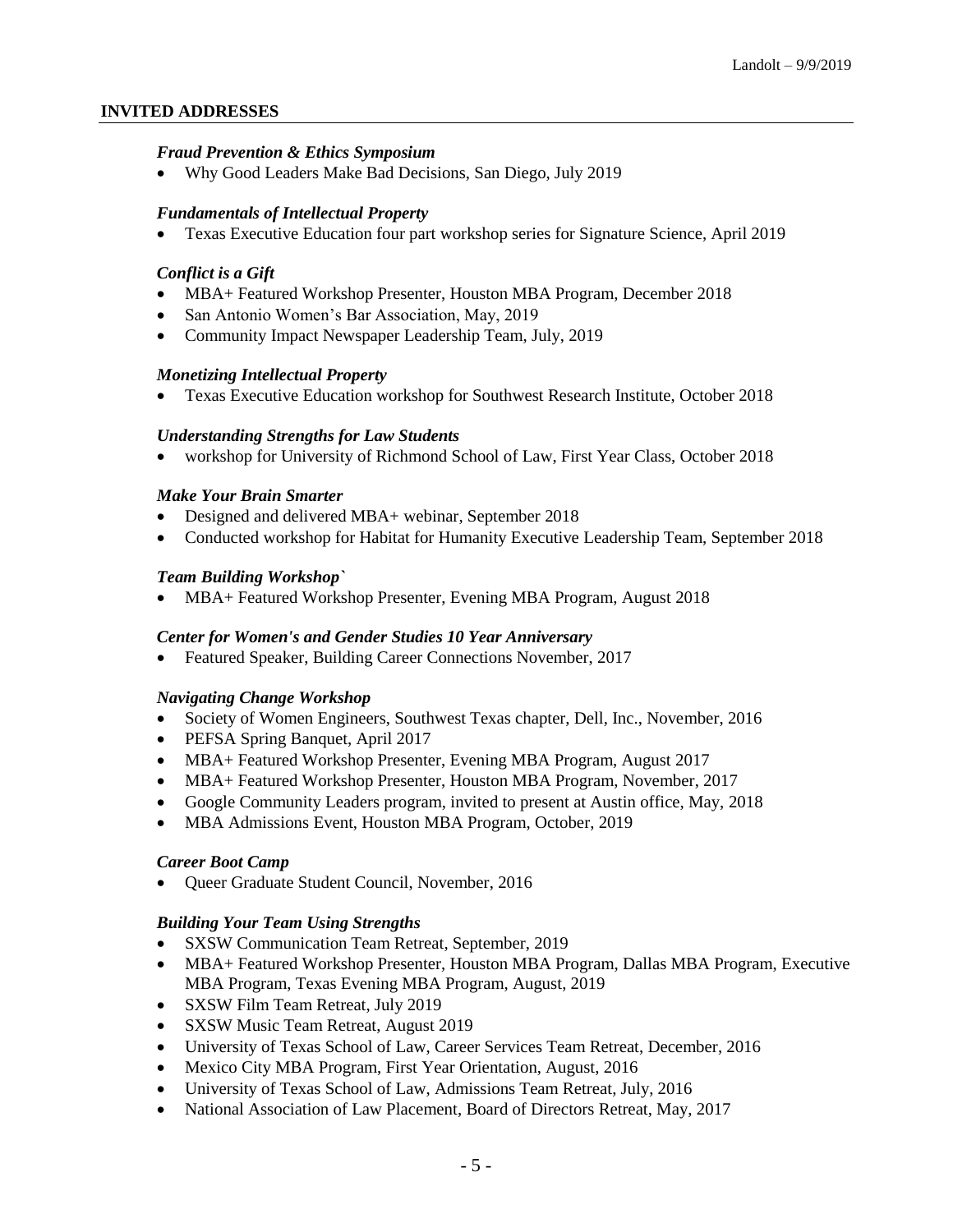SXSW EDU Team Retreat, December, 2014 and December, 2017

#### *Overcoming Toxic Multitasking*

• Designed and delivered MBA+ webinar, November, 2017

# *Improv(e) Your Ethics: Roleplay Decision Making*

- SXSW EDU 2016
- SXSW Interactive 2016

### *Discover Your Entrepreneurial Talent Workshop*

• MBA+ workshop for currently enrolled MBA students, February 2016

### *Discover the Leader in You*

- Explore UT 2016
- Honors Colloquium, Summer 2015

### *Introduction to Behavioral Ethics*

Griffin School, College Preparatory High School, December 2015

### *Featured Career Coach and Resume Reviewer*

Texas Conference for Women, October 2011, 2012, 2013, 2014, 2015

### *Oh Behave! Behavioral Interviews: How to Answer Any Question Asked*

Texas Library Association Annual Conference, April 2015

#### *Featured Mentor for Educational Start-ups*

SXSW EDU Mentor Program, March 2015, March 2016

#### *Effective Job Search Strategies*

SXSW EDU Conference presenter, March 2015

#### *Team building with Gallup StrengthsFinder*

SXSW EDU staff retreat. December 2014

# *Professor Tea*

 The University of Texas at Austin Orange Jackets, UT's oldest honorary service organization. November 2014

# *Being "Out" on the Job Search and at Work*

• Southwestern University, October 2014

#### *Intellectual Property Law*

 Texas Business Foundations Summer Institute, June 2014, June 2015, June 2016, June 2017, June 2018, June 2019

# *Privacy & Publicity Panel*.

The University of Texas at Austin GLBTQ Business Student's Association. April 2014

#### *How to Network and Find an Internship*

The University of Texas at Austin Longhorn Link Dine & Learn Program. February 2014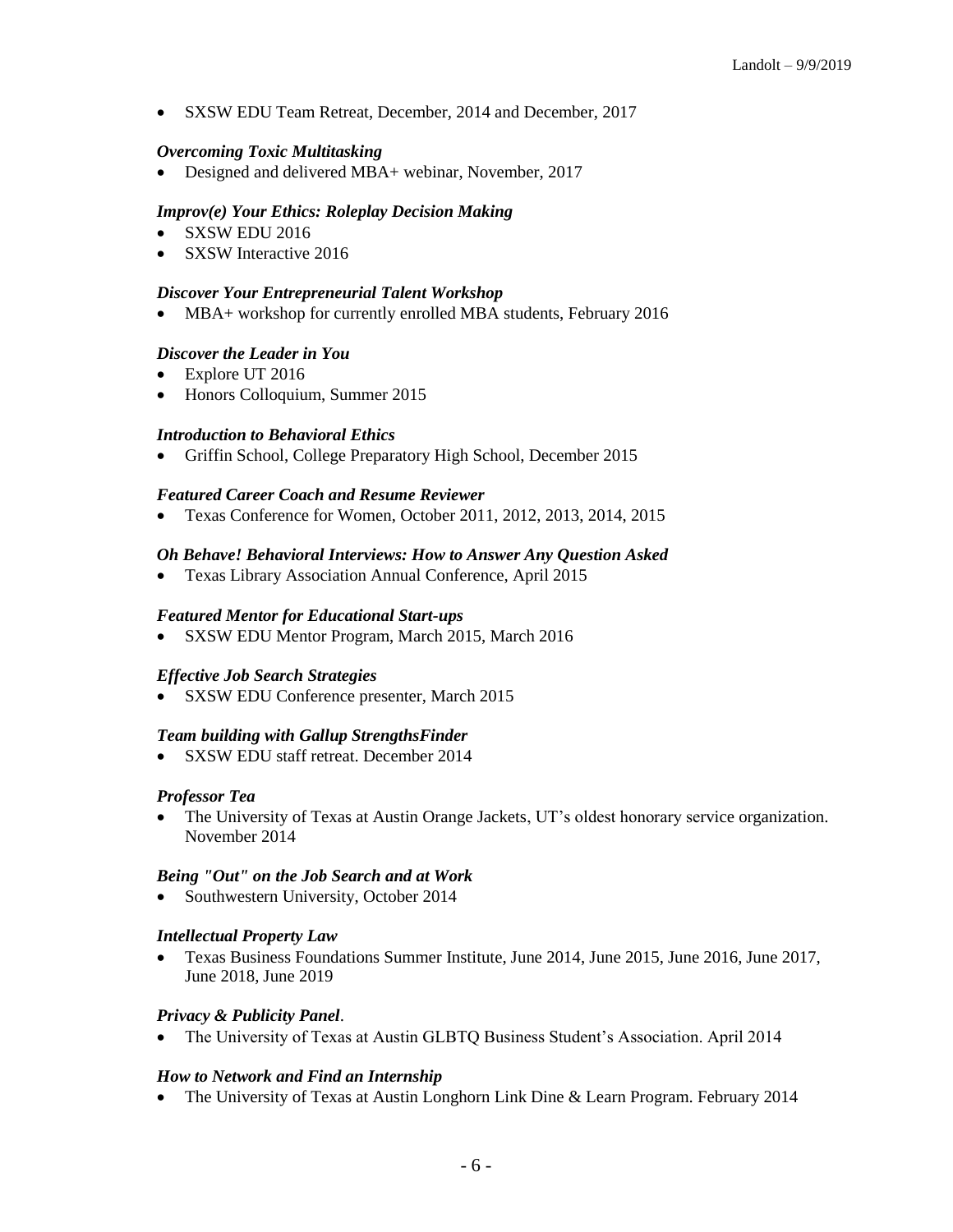# *Professionalism 101*

School of Undergraduate Studies Freshmen Interest Group – 5 FIGS in October, November 2013

#### *Four Week Career Bootcamp (Branding, Networking, Resumes & Interviewing)*

The University of Texas at Austin, Masters of Science in Finance Program, November 2013

### *How to Conduct a Corporate Non-Practicing Job Search*

The University of Texas at Austin School of Law, November 2013

### *Academic Enrichment Week – How to Land an Internship*

 The University of Texas at Austin, Senate of College Councils Academic Enrichment Week, November 2013

### *Make Your BFP Certificate Work for You*

• The University of Texas at Austin, Business Foundations Program, October 2013

### *Networking and Resumes*

 The University of Texas at Austin, Higher Education Administration Student Personnel Association (HEASPA), October 2013

# *Company Research & Effective Job Search Strategies Developing & Pitching Your Personal Brand*

The University of Texas at Austin, Postdoc Appreciation Week, September 16-20, 2013

### *Career Services Boot Camp*

 The University of Texas at Austin, Graduate Student Association, Graduate Professional Development Week. September 2013

#### *UT Austin Lavender Graduation*

• Featured Speaker, May 2013

#### *SenaTeas event! Academic Enrichment and 4 year Graduation Rate*

• The University of Texas at Austin, Senate of College Councils, April 2013

#### *Social Media for Career Advancement*

Texas Library Association Annual Conference, April 2013

#### *Elevator Pitch and Behavioral Interviewing*

Intercollegiate Athletics Career Services, February 2013, October 2013

#### *Professional Mentor and Resume Reviewer*

Texas Conference for Women, October 2012, October 2013, October 2014, October 2016

# *Leveraging Your Skills & Rewrite the Resume and Market Yourself*

Texas Library Association Annual Conference, April 2012

# *Crucial Confrontations: Ethical Conversations Amongst Leaders*

The University of Texas at Austin, Natural Sciences Council, Fall 2011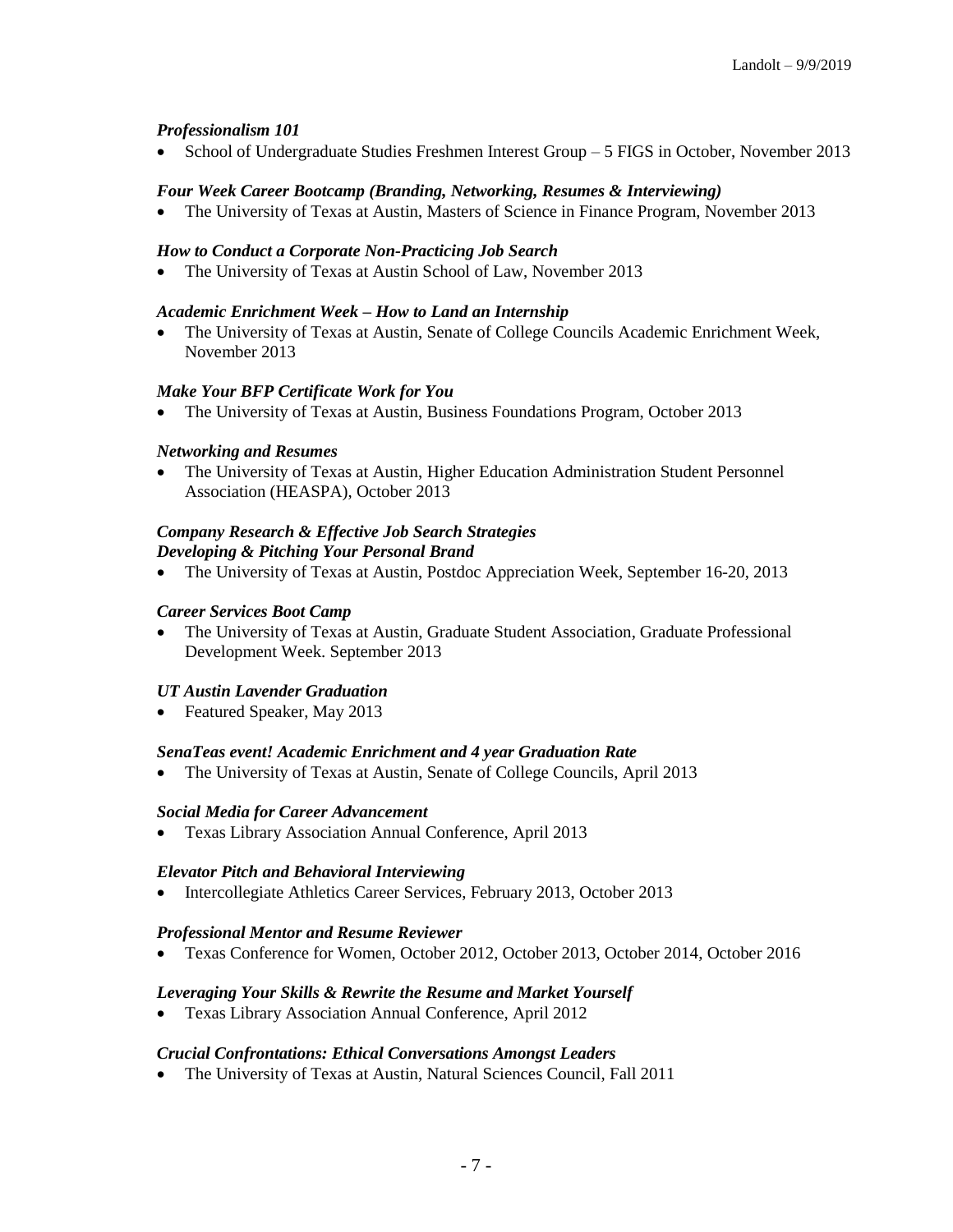# *All the World is a Stage: Orientation as Theater*

- MBA Career Services Council Professional Development Webinar Series, April 2011
- MBA Career Services Council Annual Conference, June 2010

# *UT Outlaw Conference: Domestic Partnership Benefits in Texas*

• Panelist, with Dean Larry Sager, Spring 2009

# *Out and Equal Workplace Summit National Conference*

• Panelist, with McCombs Professor Kathy Edwards, Spring 2008

# **FACULTY-STUDENT SERVICE**

Lunch with Professors! Faculty Affairs Committee in UT's Senate of College Councils, Feb, 2017 Faculty Volunteer, Asian Business Students Association Feed Your Mind, May, 2016 Judge – McCombs Ethics Essay Case Competition, April 2016 Judge – MSTC Plans and Strategies for Legal Matters Case Competition – February, 2015 Judge – BBA Women's Case Competition – January 2015, January 2016, November, 2016, January 2018, January, 2019 Judge – Students for WEMA Spring Talent Show Fundraiser – April, 2015 Faculty Postcards to Admitted Students, April, 2015; March, 2016 Panelist – HBA Nonprofit Speed Dating, March, 2016 Panelist – BBA Target Your Future, October, 2015 Panelist - Careers in Law: Law School Applications – Southwestern University – October, 2015 Mentor – 3 Day Startup, Texas State University – October, 2015, April, 2016 Mentor – Texas Enactus Startup for Change Case Competition – Fall, 2015 Hispanic Business Student Association Faculty Appreciation Dinner – April, 2015 Address StandOut Student Organization on Ethical Confrontations – April, 2015 Best of Texas Recruiting Luncheon – March, 2015 Longhorn Entrepreneurship Agency – UT Startup Fair – November 2014 McCombs Honors Colloquium Luncheon – July 2014, July 2015 Guest Interviewer – Texas Business Foundation Summer Institute Mock Interviews – July 2014 Honors Colloquium Faculty Mentor – July 2013 Natural Sciences Honors Colloquium Luncheon – July 2012 Natural Sciences Council Town Hall – March 2012 Natural Sciences Lunch with the Dean – September, 2011, November 2011, February 2012 Women in Natural Sciences Faculty Mentor Dinner – September 2011 Guest Interviewer: BBA Career Services BA 101 Mock Interviews – April 2009, 2010, 2011 McCombs at McCombs Faculty-Student Softball Tournament – April 2006, April 2007 Honors Business Association: Dinner with a Professor – April 2006 Participant: Undergraduate Business Council's Games, Professors & Students – March 2007 Participant: Honors Business Association Faculty Auction – November 2005

# **WORKSHOPS, TRAININGS AND PROFESSIONAL DEVELOPMENT**

Gallup, Inc. International Strengths Summit

• Participant, July 2017, July 2018

Gallup, Inc. Accelerated Strengths Coaching Course

• Participant, December 12-16, 2016 (36 hours)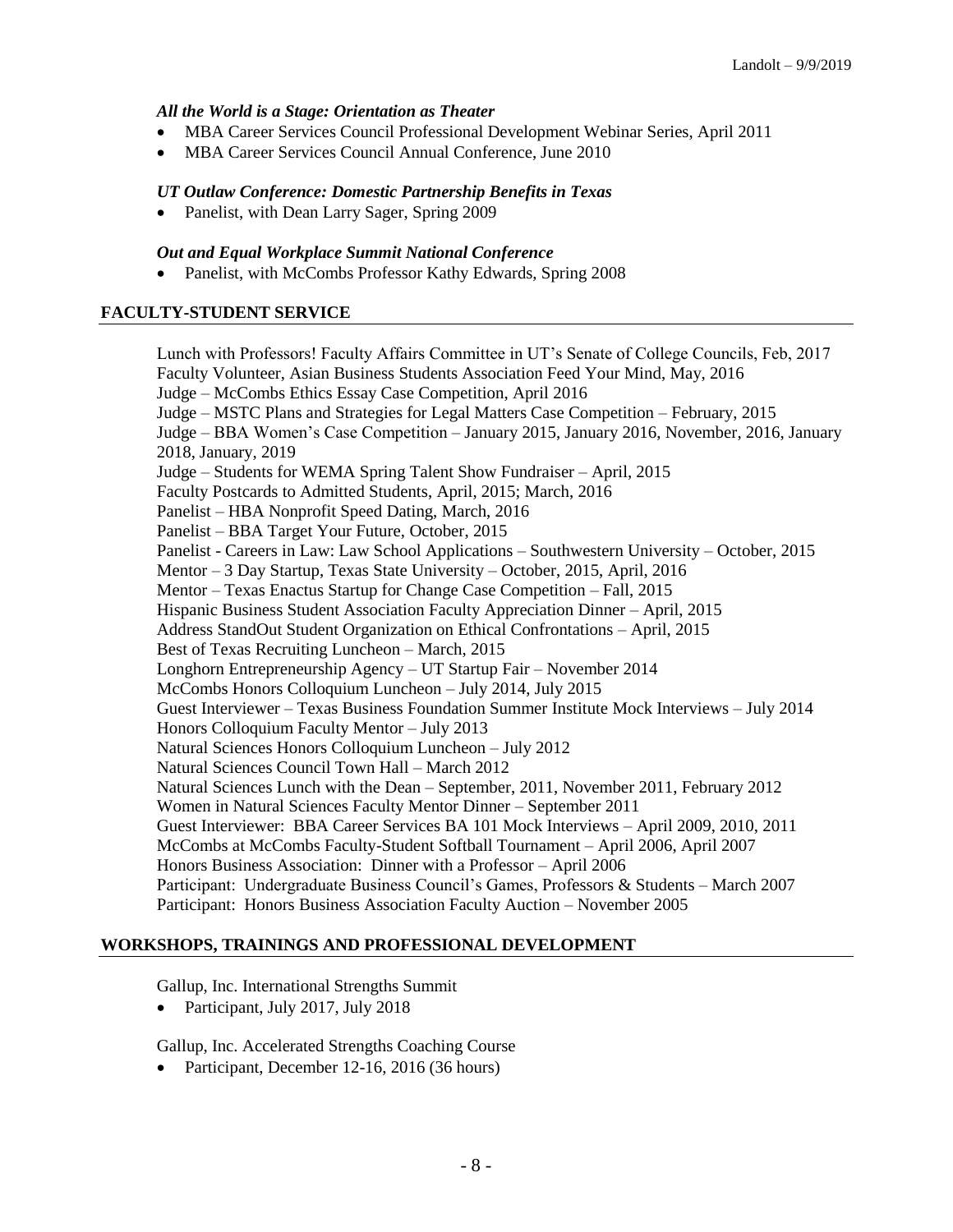Greater Austin Ethics & Compliance Roundtable with UT Intercollegiate Athletics

• Participant, October, 2017

Diversity in the Startup and Tech Industry Summit

Herb Kelleher Center for Entrepreneurship, Growth, and Renew**al**

• Participant, September, 2016

Harvard Seminar on Participant-Centered Learning and the Case Method

• Participant, May, 2016

High Performance Brain Training – 7 hour seminar sponsored by McCombs Leadership Center

Participant, March 24 & 25, 2016

Teaching CAFÉ (Collaboration to Advance Faculty Effectiveness)

5 week seminar in teaching effectiveness presented by Learning Sciences

• Participant, January – March, 2016

Faculty Teaching Seminar: discussion about online learning across different classroom settings. Presented by James Pennebaker, the Regents Professor of Psychology

Attendee, February 2016

Dean's Forum Dean Candidate Presentations

• Attendee, December 2015

Herb Kelleher Center for Entrepreneurship, Entrepreneurship Live! Speaker Series

Attendee, September 2015, January 2016, March 2016, September 2016

Coaching Entrepreneurial Talents Course, Gallup, Inc. Washington, D.C.

Student, August 18-20, 2015, Awarded Certification in EP 10 Instrument

SXSW Interactive Conference

Participant, March 2013, March 2014, March 2015, March 2016, March 2017, March 2018

SXSW V2V Conference

• Participant, July 2013, July 2015

SXSW EDU Conference

Participant, March 2015, March 2016, March 2017, March 2018

Academic Integrity and the Millennial Generation

• Participant, January 2015

Faculty Teaching Colloquium, *Good Teaching: How do we know it when we see it?*

• Participant, January 2015

Center for Teaching and Learning iClicker Training

• Participant, November 2014

McCombs Department of Communications: Faculty Media Training

• Participant, October 2014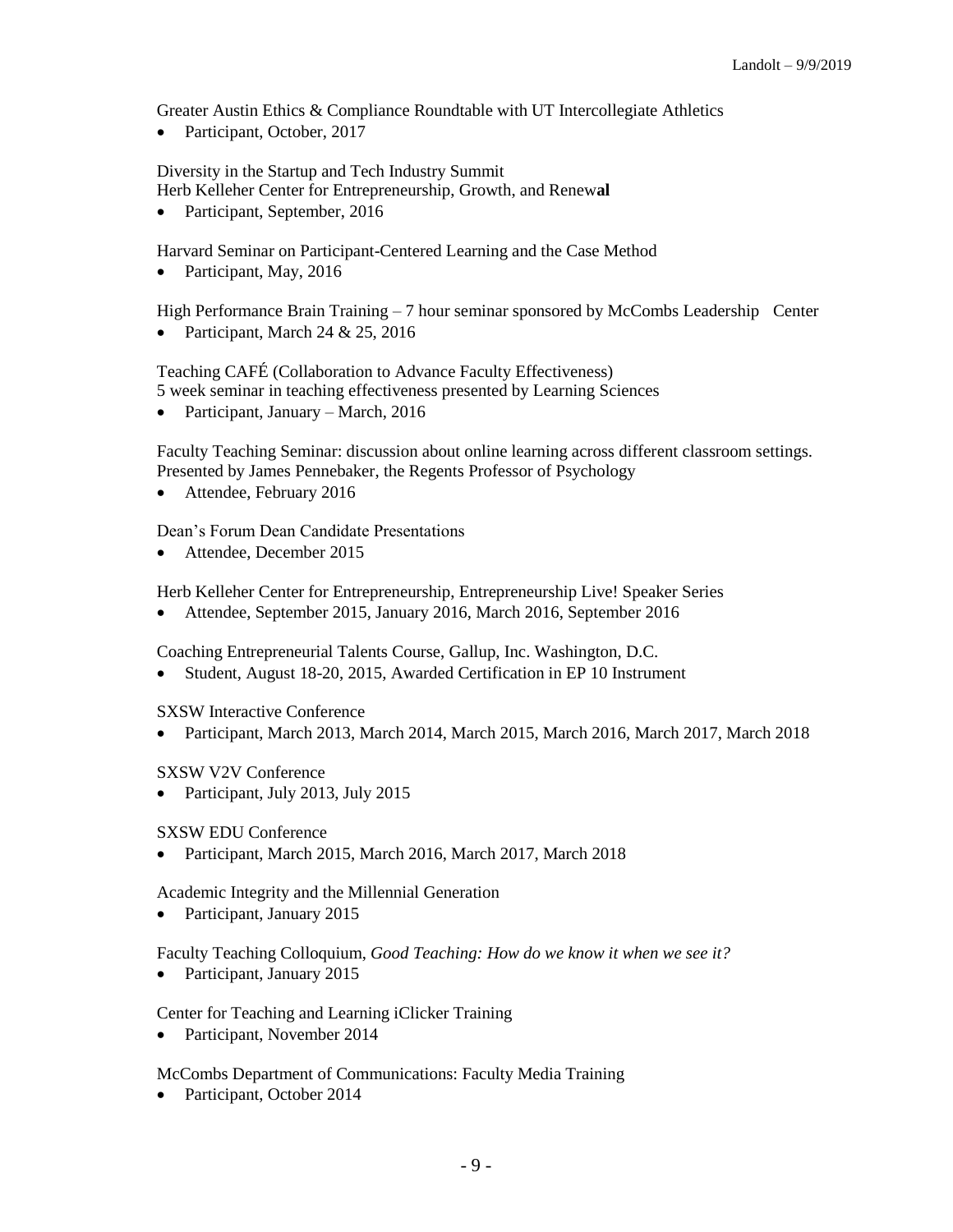Texas Tribune Festival

Participant, September 2014*,* September 2015

McCombs Fall Faculty Meeting

• Participant, September 2014, September 2015

Center for Teaching and Learning Faculty Book Club – "Teaching at Its Best"

• Participant, September 2014

Center for Teaching and Learning New Faculty Seminar

• Participant, August 2014

Emergency meeting of the General Faculty, July, 2014

**•** Attendee

McCombs Spring Faculty Meeting

• Participant, April 2014

McCombs Teaching Excellence Speaker Series - "What I've Learned from Teaching Large Classes" presented by Dean Brent Iverson

• Participant, April 2014

McCombs Teaching Excellence Speaker Series - "Designing Courses for Student Engagement" presented by Dr. Kate Mackie

• Participant, April 2014

Faculty Women's Organization: Promotion and Tenure Panel

• Participant, April 2014

Provost's Campus Conversation: Leveraging Technologies for Teaching & Learning

• Participant, March 2014

Center for Teaching and Learning, Faculty Showcase luncheon - Canvas System

• Participant, March 2014

McCombs Teaching Excellence Speaker Series - "Masterful Teaching: Moving from Instruction to Learning" presented by Dr. JJ Riekenberg

Participant, February 2014

McCombs Teaching Excellence Speaker Series "Advocacy: Helping Students Learn To Be Champions of Innovation" presented by Dr. John Daly

# **HIGHER EDUCATION EXPERIENCE**

# **The University of Texas at Austin, School of Undergraduate Studies,** Austin, TX

Director, HireTexas Interview Center, September 2012 – December 2013

- Selected from national field of candidates to build, establish and launch centralized interview center to serve entire university, regardless of major or classification
- Authored report for University Budget Council (including University President, Provost, and Chief Financial Officer) on "Three Models for Career Services at The University of Texas at Austin"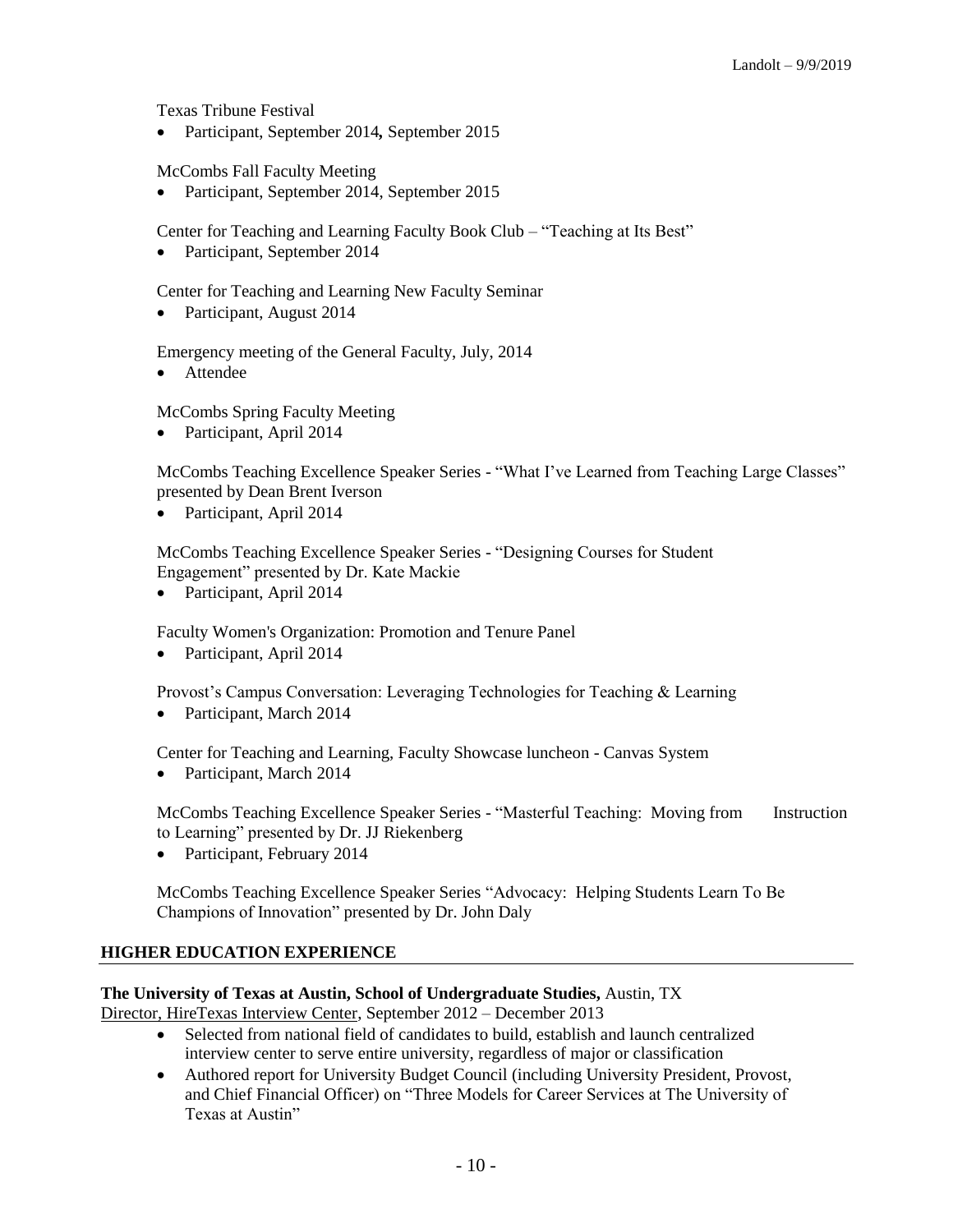Established blueprint for \$2M state-of-the-art interview facilities, working in collaboration with architects, designers, and engineers

# **The University of Texas at Austin, College of Natural Sciences,** Austin, TX

Director, Career Design Center, June 2011 – August 2012

- Oversaw office of 10 full-time staff, 15 part-time staff, and operating budget of \$900K to serve 9,700 undergraduates
- Successfully drafted 4 course proposals, including a signature course and internship courses
- Led creation of student code of ethics and established recruiting guidelines after extensive benchmarking

# **The University of Texas at Austin, McCombs School of Business,** Austin, TX

Sr Associate Director, MBA Career Services, January 2007 – May 2011

- Established strategic development priorities and planning for career-related curriculum, programming, and advising including orientation planning, career workshops, guest speakers, counseling, networking events, career fairs, and alumni panels serving 530 fulltime and 600 executive, evening and working professional MBA students in top-20 program
- Created and taught inaugural, for-credit, core MBA career course, managed 3 lecturers, and established curriculum, teaching standards, course packet, and syllabus; class approval ratings increased 19% in first year

# **The University of Texas at Austin, McCombs School of Business,** Austin, TX

Honors Career Advisor, BBA Career Services, August 2005 – December 2006

- Spearheaded pre-law advising program, developed and managed website, worked with law schools to target McCombs's students, and presented multiple workshops on writing personal statements
- Served as Business Honors Career Coach and collaborated closely with BHP office to provide career-related curriculum and programming

# **The University of Texas at Austin, Office of Sponsored Projects,** Austin, TX

Senior Grants and Contracts Specialist, March 2004 – July 2005

 Consulted with Principal Investigators, program administrators, and research scientists to synthesize complex technical data and identify valuable intellectual property to protect in the scope of work and licensing rights of individual contracts, grants, and proposals; Negotiated over 300 agreements

# **CORPORATE EXPERIENCE**

# **Engage Leadership Consulting, LLC**, Austin, TX

Founding Partner and Managing Director, September 2015 – Present

 Co-founded leadership consulting practice focused on building teams using the Gallup StrengthsFinder and BuilderProfile 10 for corporations, start-ups and non-profit organizations

# **Tremont Law Group LLP**, Boston, MA

Partner, February 2003 – September 2003

- Co-founded law firm providing general business representation, including intellectual property rights acquisition, licensing, and enforcement
- Created infrastructure, developed policies and procedures, and generated clients for startup venture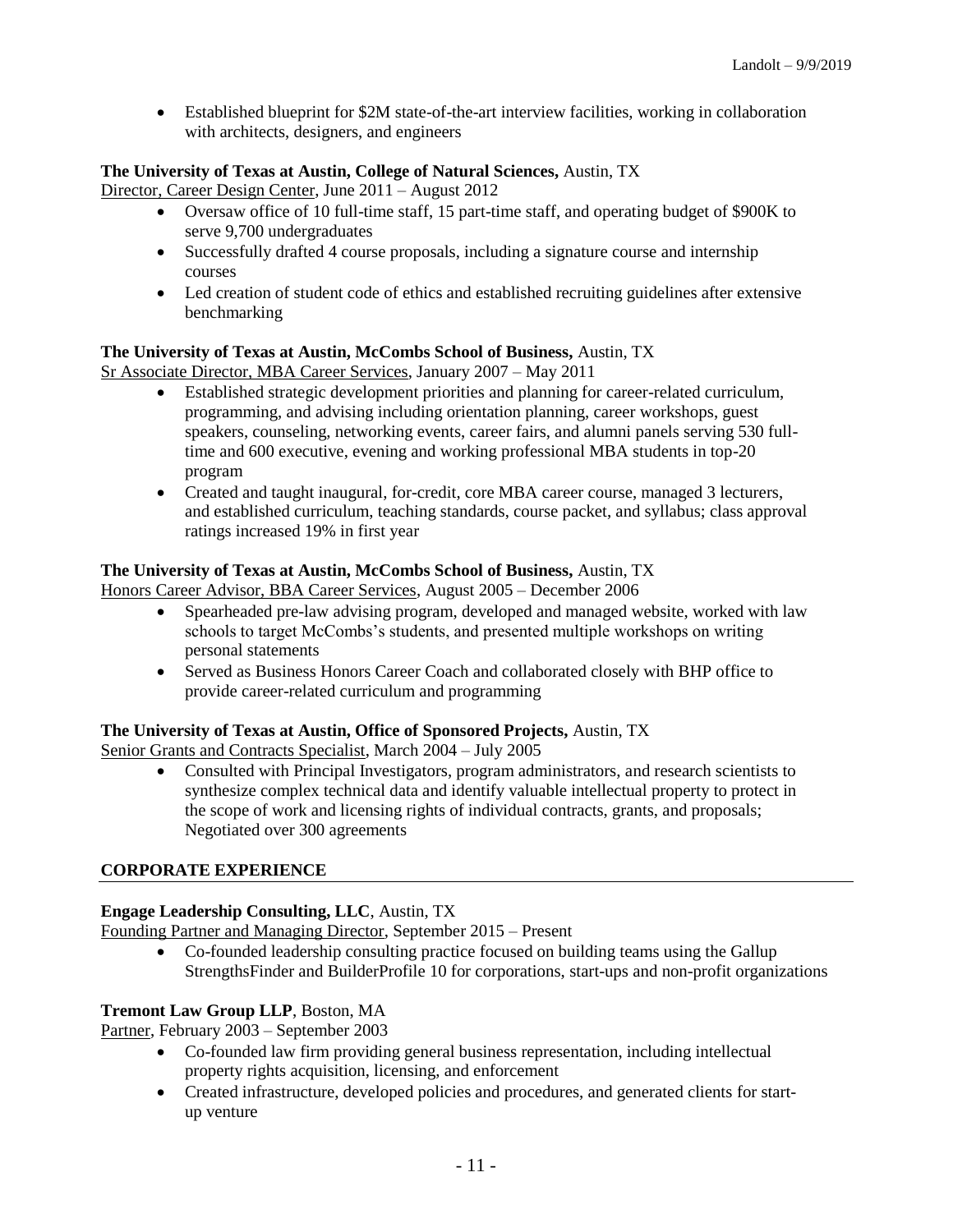# **Testa, Hurwitz and Thibeault, LLP**, Boston, MA

Patent and Intellectual Property Group Associate*,* September 2000 – January 2003

- Represented over 30 corporate clients; conducted search, clearance, preparation and prosecution of domestic trademark applications and maintained portfolio of thousands of trademarks
- Drafted trademark licenses and assignments and represented clients in both ex parte and inter partes proceedings involving trademarks before Trademark Trial and Appeal Board
- Developed and delivered copyright registration training for 80 attorneys

## **Northeastern University School of Law**, Boston, MA

Legal Intern, Completed four, full-time, eleven-week internships with various legal employers to fulfill academic requirement for graduation.

**Volunteer Lawyers for the Arts**, Boston, MA, March - May 2000 **Brown Rudnick Freed & Gesmer**, *Summer Associate***,** Boston, MA, June - August 1999 **The Learning Company, Inc.**, Cambridge, MA, March - May 1999 **Massachusetts Superior Court**, Boston, MA, September - November 1998

# **ACADEMIC SERVICE**

- *McCombs D&I Committee*, BBA D&I Sub-Committee (2019-2020)
- *Council for LGBTQ+ Access, Equity, and Inclusion (Q+AEI)* , Member-At-Large (2019- 2020)
- *BDP Connecting Experience* (Faculty Mentor) Spring 2018
- *Eyes on Teaching* (Featured Class), My class was selected for observation by fellow UT Faculty, Spring 2018
- *Plan II Thesis Advisor (second reader)* for BHP student Bentley Borrego, Fall 2017 and Spring 2018
- *Letters of Recommendation –* Drafted 60 unique letters for students applying for scholarships, grants, or graduate programs (since Spring 2014)
- *Texas Law Career Services –* Consultant, worked with Assistant Dean of Career Services to establish new position and protocols to work with non-traditional law students seeking non-legal jobs post-graduation.
- Center for the Skills and Experience Flags Lecture Series: Ethics and Leadership Flag Best Practices, Featured Faculty Innovator, Fall 2016
- *McCombs BBA Graduation* Faculty Participant, December 2016, May 2017, December 2017
- *Appointed by President Fenves to serve as a voting member of the Texas Student Media Board* (August 2016 – present)
- *Texas City Lab* Service Learning Project, Center for Sustainable Development, Faculty Project Consultant, Fall 2014
- *Internship Connecting Experience* with the Bridging Disciplines Program, Faculty Mentor to Jared Dawson, Summer 2014
- *Faculty Learning Community for Service Learning*, Spring 2014, Fall 2015
- *Appointed to President's GLBTQ Taskforce* (with Associate Dean Marc Musick), 2011- 2013
- *Pride and Equity Faculty Staff Association*, 2006 Present
	- o Faculty Co-Chair (2007-2008)
	- o Chair, Domestic Partnership Benefits Committee (2006 2011)
	- o Co-authored the report "Questions and Answers About Domestic Partnership Benefits" delivered to President Powers, April 2008